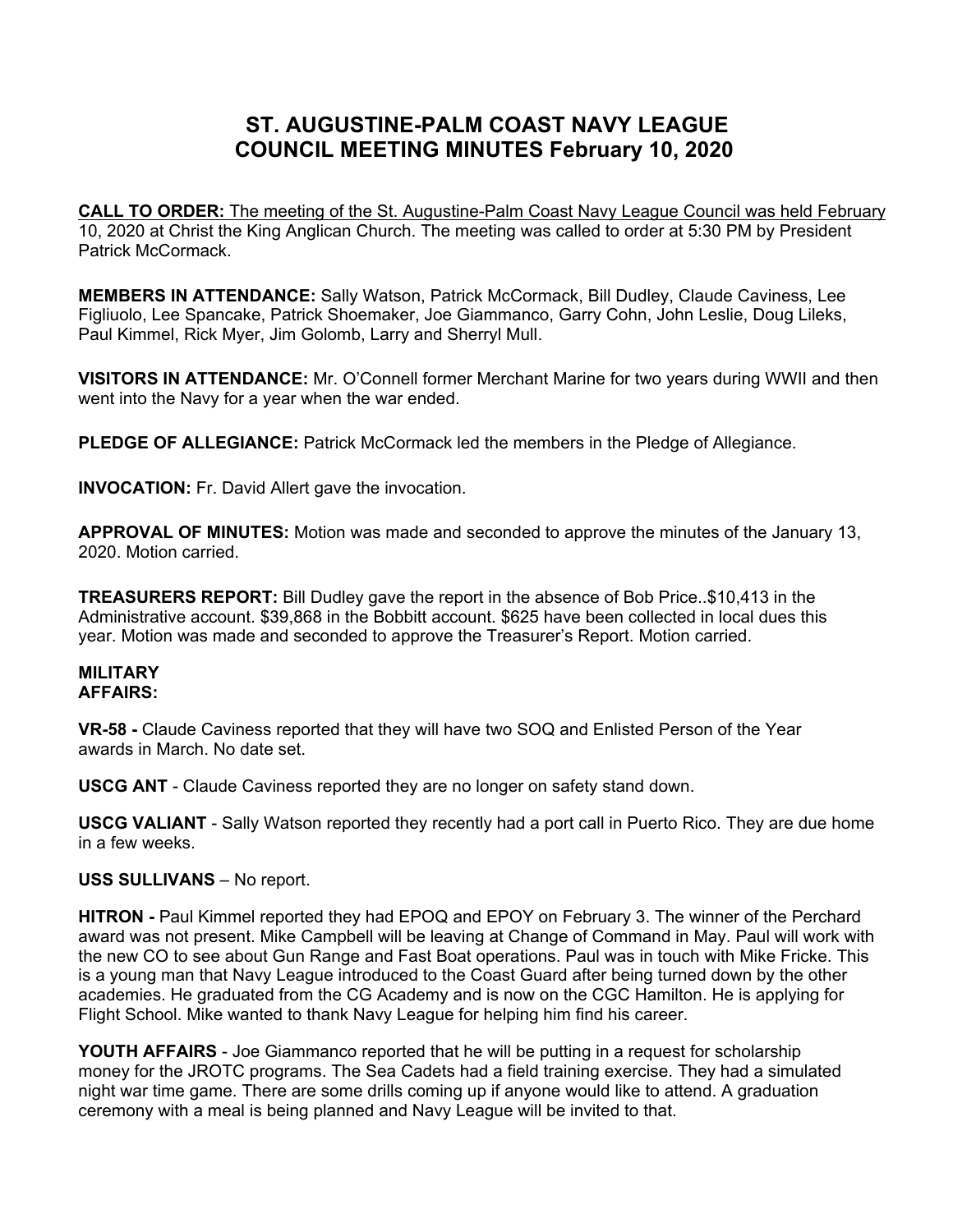**SEA CADETS - Larry Mull reported that their Trebuchet team won two trophies in their recent competition** at the Citadel. They won the Spirit Trophy for assisting other teams in moving equipment and loaning a pouch for the sling to another team who beat our Sea Cadets. A lesson learned that helping others might not help you win, but it is the right thing to do. They also won the Video Trophy. They had the best video of building their Trebuchet from beginning to end. They have been invited back for next year. A You Tube link will be available for everyone to view of the video.

**MEMBERSHIP:** Claude Caviness reported we are low on brochures. Lee and Claude will work on updating the brochure before printing more. Claude will help anyone in recruiting a new member if they need help. Patrick has Navy League Pens available to hand out to prospective members.

**COMMUNICATIONS:** Lee Figluiolo reminded everyone that articles need to be submitted for the next Bosun's Locker. Deadline is third week of March.

**LEGISLATIVE AFFAIRS:** No report.

## **NEW BUSINESS:**

**NAVY LEAGUE MISSION:** Patrick talked about the Navy League website and encouraged members to look at it if they haven't already. Patrick recently completed the annual report and learned a new appreciation for all Navy League does. He wants to continue having the same events that we have been participating in:

Member and Directors Meeting Recruit Community Affiliates - we have some Recruit Corporate Members - keep in mind we can do that Legislative Grassroots Program - Any time a member talks to a State or National Representative, or staff member and mentions Navy League, that counts as Legislative Outreach. That should be reported to Patrick. Letter writing campaigns

While these are components to the National report, Patrick would like us to also focus on Navy League objectives:

1. Foster interest in a strong Navy, Marine Corps, Coast Guard and Merchant Marine as key element of America's national defense.

2. Educate and inform the American people about the role of sea power.

3. Improve public understanding and appreciation of those who wear the uniforms of our armed forces and to better the conditions under which they serve.

4. Provide support and recognition for the Reserve forces in our communities. 5. Educate and train our youth in the customs and traditions of the Navy, Marine Corps, the Coast Guard and the Merchant Marine.

Fundraising - we are excellent at that Sea Services Support - we are strong in that area Public Education Activities - we have members that belong to many area organizations Bill Dudley is a member of the Veterans Council. He would like a member of Navy League to join the Veterans Council and be our representative.

Patrick charged all members to get involved in writing letters when you see something on the news, or read something you feel strongly about. Bill Dudley said that Navy League sends out a monthly newsletter that Lee forwards to all members. Navy League is working for the Sea Services to get